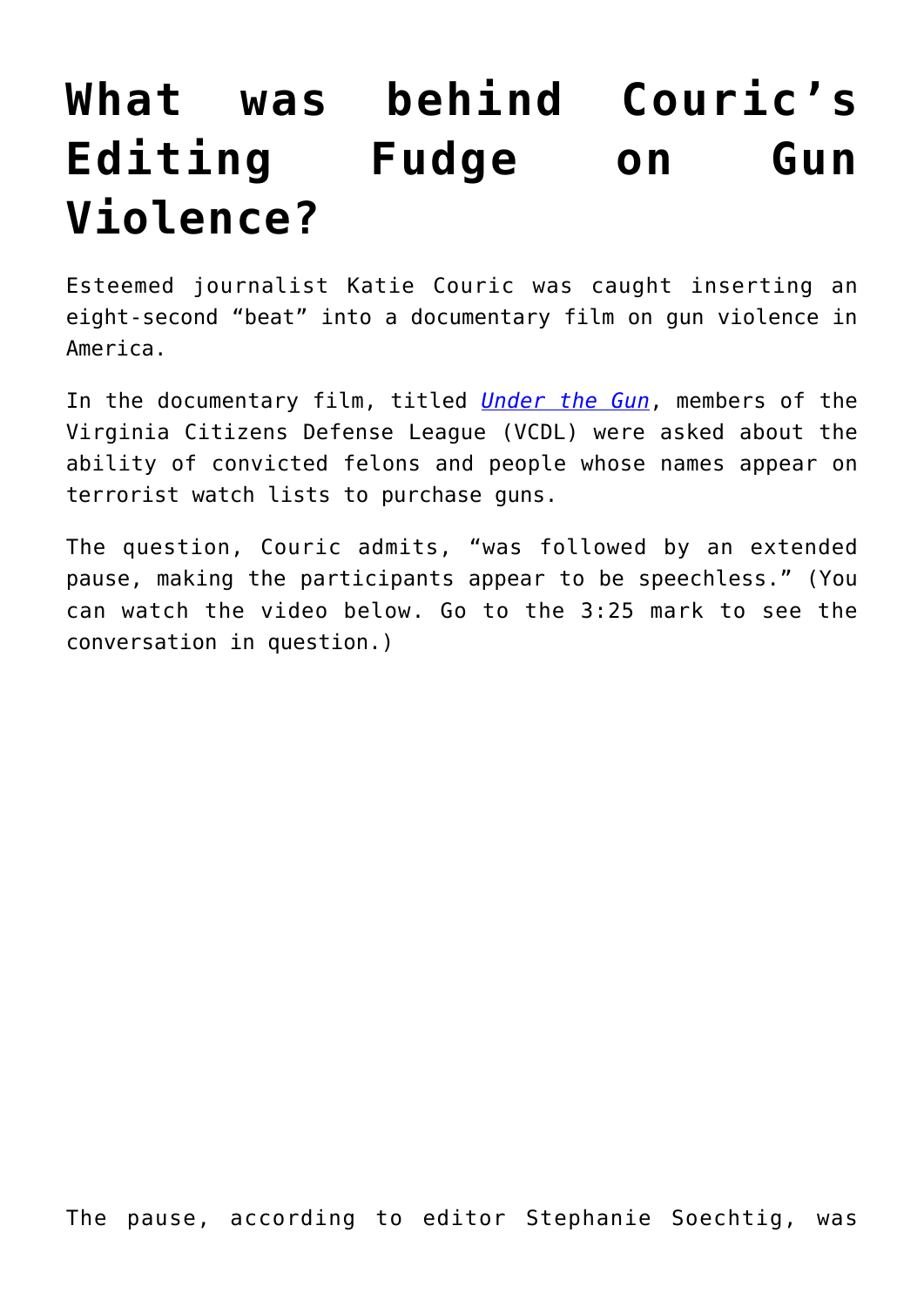inserted to add gravity ("dramatic effect") to Couric's question. A couple things to consider.

First, was this question supposed to be a coup de grâce of sorts? One of Couric's tough and insightful questions sure to stump VCDL members?

One might presume that from the decision to insert *eight seconds* of silence after the question. If that's the case, Couric was serving weak tea, no? I mean, it's not exactly difficult to come up with a thoughtful reply.

One could easily respond: Should people *suspected* of terrorism relinquish their right to bear arms? Should a felon who has paid his or her debt to society—particularly those convicted of non-violent crimes—be stripped of that right?

Reasonable people can disagree on how they answer these questions. My point is they are not exactly tough nuts to crack. This was evidenced when one VCDL member promptly answered Couric's question. (You can listen to the audio [at](http://freebeacon.com/issues/audio-shows-katie-couric-gun-documentary-deceptively-edited-interview-pro-gun-activists/) [the Washington Free Beacon.](http://freebeacon.com/issues/audio-shows-katie-couric-gun-documentary-deceptively-edited-interview-pro-gun-activists/))

Which brings us to a second consideration. What was the edit intended to accomplish?

Couric and Soechtig say it was for a dramatic effect. Is this true? We'll never know for certain. So I'll refrain from speculating on that front and confine my reflections to the *result* of the edit.

What did the edit achieve?

It made VCDL members look foolish. It made them look like they were stumped by an elementary question that they had never actually bothered to consider.

Essentially, the edit conveyed something that was simply not true. Does that make it propaganda?